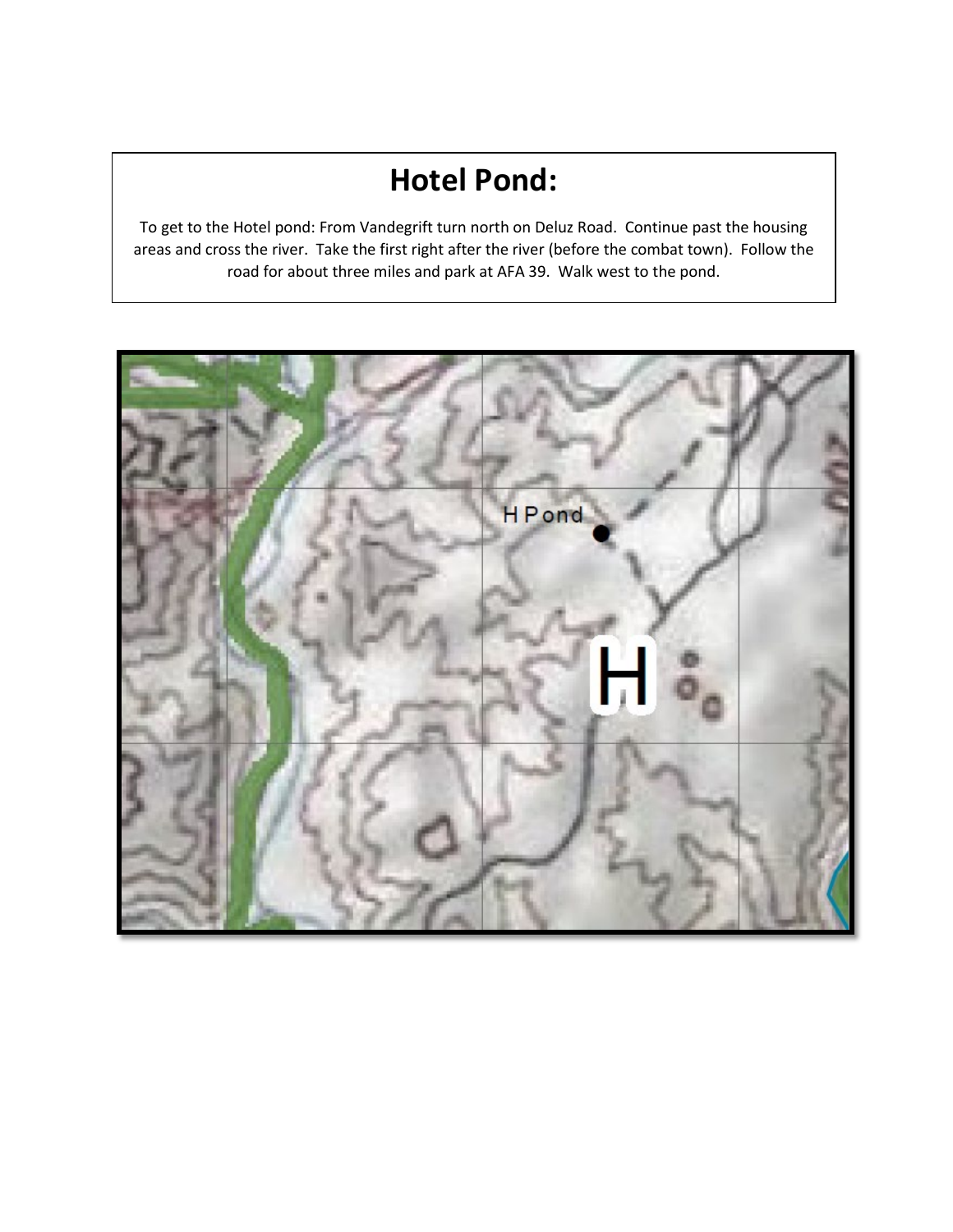# **Kilo and India Blinds: SMR2 Blinds:**

To get to the SMR2 blinds 1-4 (also called the Perc ponds): from Vandegrift turn north on Santa Margarita road towards Lake O'Neill. Across from the old hosptal turn west on a dirt road. That dirt road will lead you to all of the Perc ponds. To get to SMR2 Weir blind: it's on the west side of the river so access it through India TA. From Vandegrift turn north on Basilone. After a few miles turn east towards the K2 combat town. Turn north immediately before the combat town. Continue straight until you reach the river, then turn north for a few hundred yards. The blind will be by the river. To reach the SMR2 River Blind: from Vandegrift road turn north on Santa Margarita road towards the old hospital. Continue straight and make the sharp 90 degree turn to the right. Take the next left and then an immediate left into a parking area. The blind will be on the river below your parking spot.

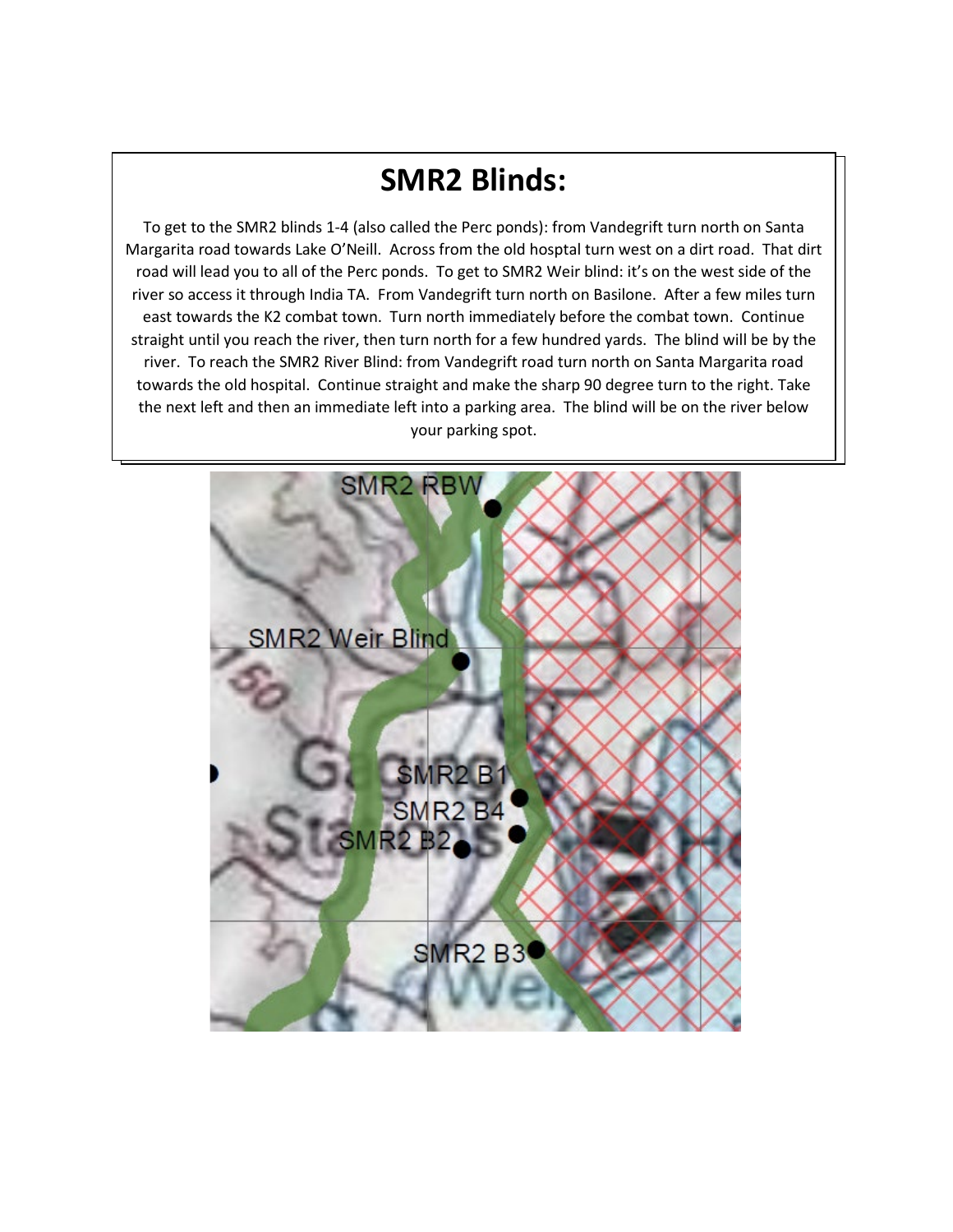# **Papa 1 Blind:**

From Basilone turn west towards the Ammunition Supply Point. Drive to the end of the dirt parking lot and continue on the dirt road. Take a right at the fork and pass the combat town. Park under the oaks on the left.

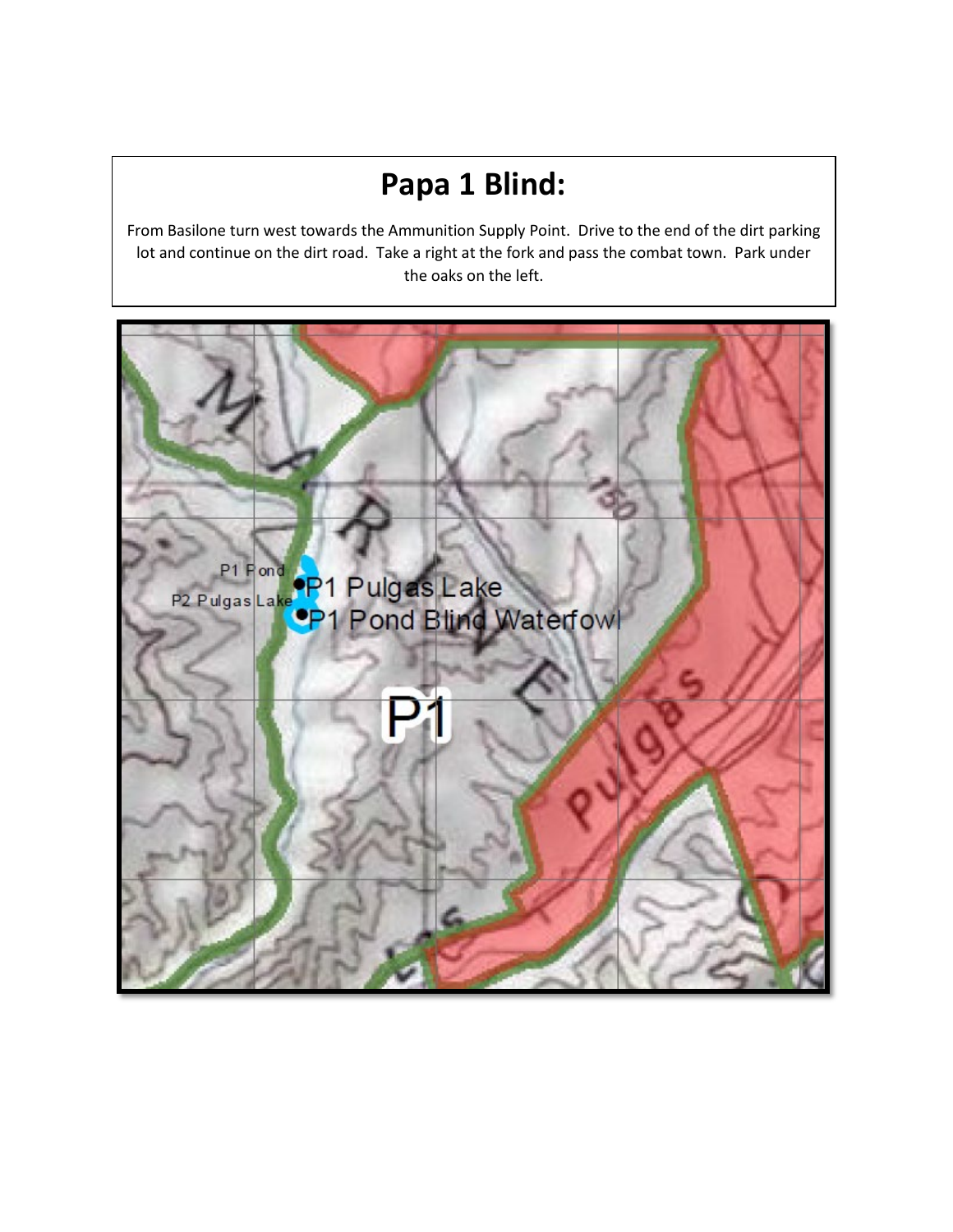## **White Beach Blinds:**

From Stuart Mesa turn west on the dirt road opposite of the R130 sign. Go straight to reach White Beach North or turn left after the freeway to get to White Beach South. Do not trim vegetation.

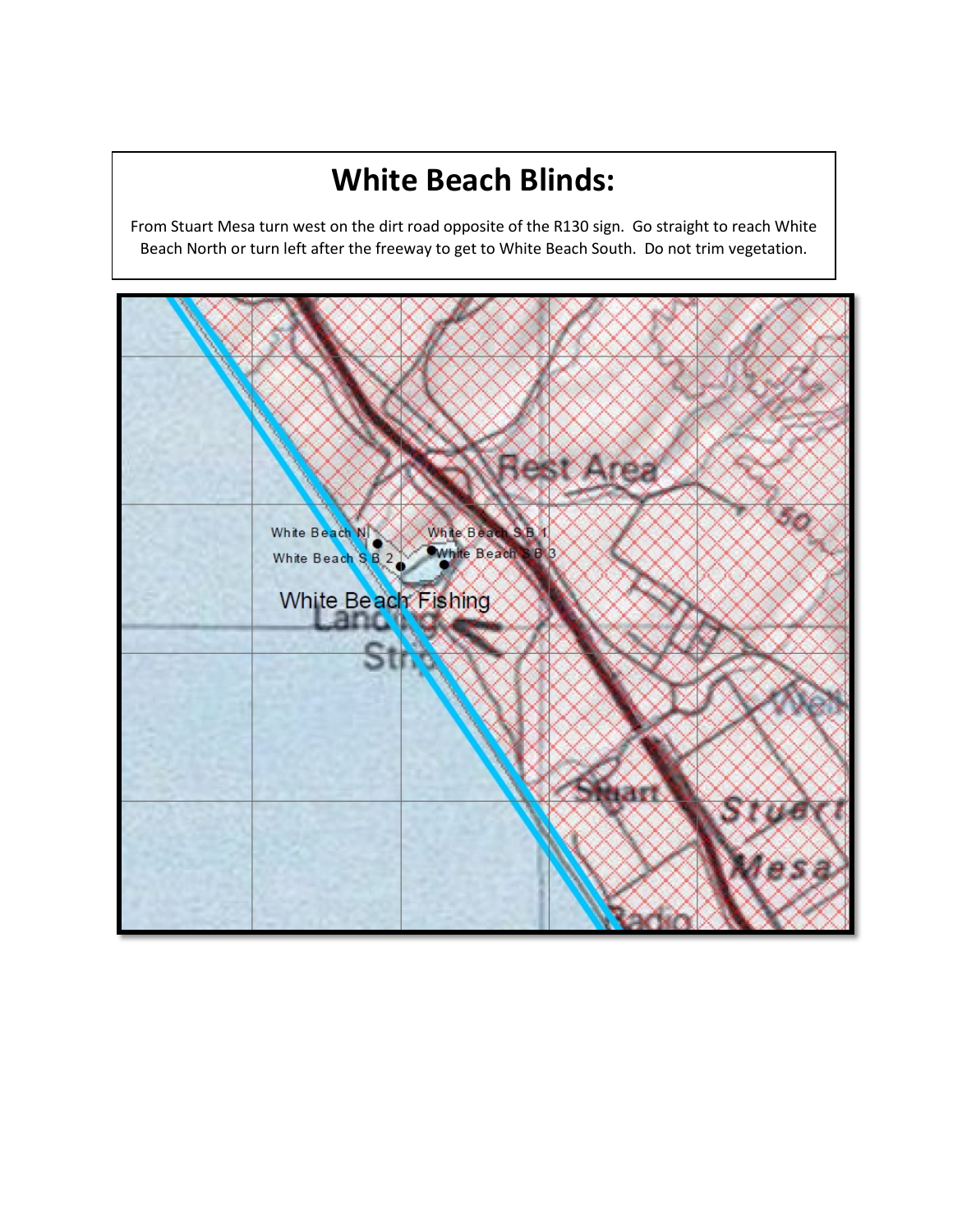## **SMR Boat Zones and Oscar-1 Ponds:**

To reach the boat zone launch point: from Stuart Mesa turn west on the dirt road just north of the river. Park underneath the I-5 bridge and launch your boat. It's very important to not take any shots in the direction of the freeway or the Stuart Mesa road. Also, do not set up ground blinds in the boat zones. Boat zone hunting must be done from a boat. To reach the O-1 ponds (also known as the Stuart Mesa ponds): from Stuart Mesa turn east on the road just north of the river. Parking will be on the left side of the road. Walk into the blinds. To reach the Pump House blind: From Vandegrift turn north on Stuart Mesa. After the river take left on a dirt road. Drive about 500 yards and turn north on a dirt road that leads to a draw. The pump house is at the end of the road.

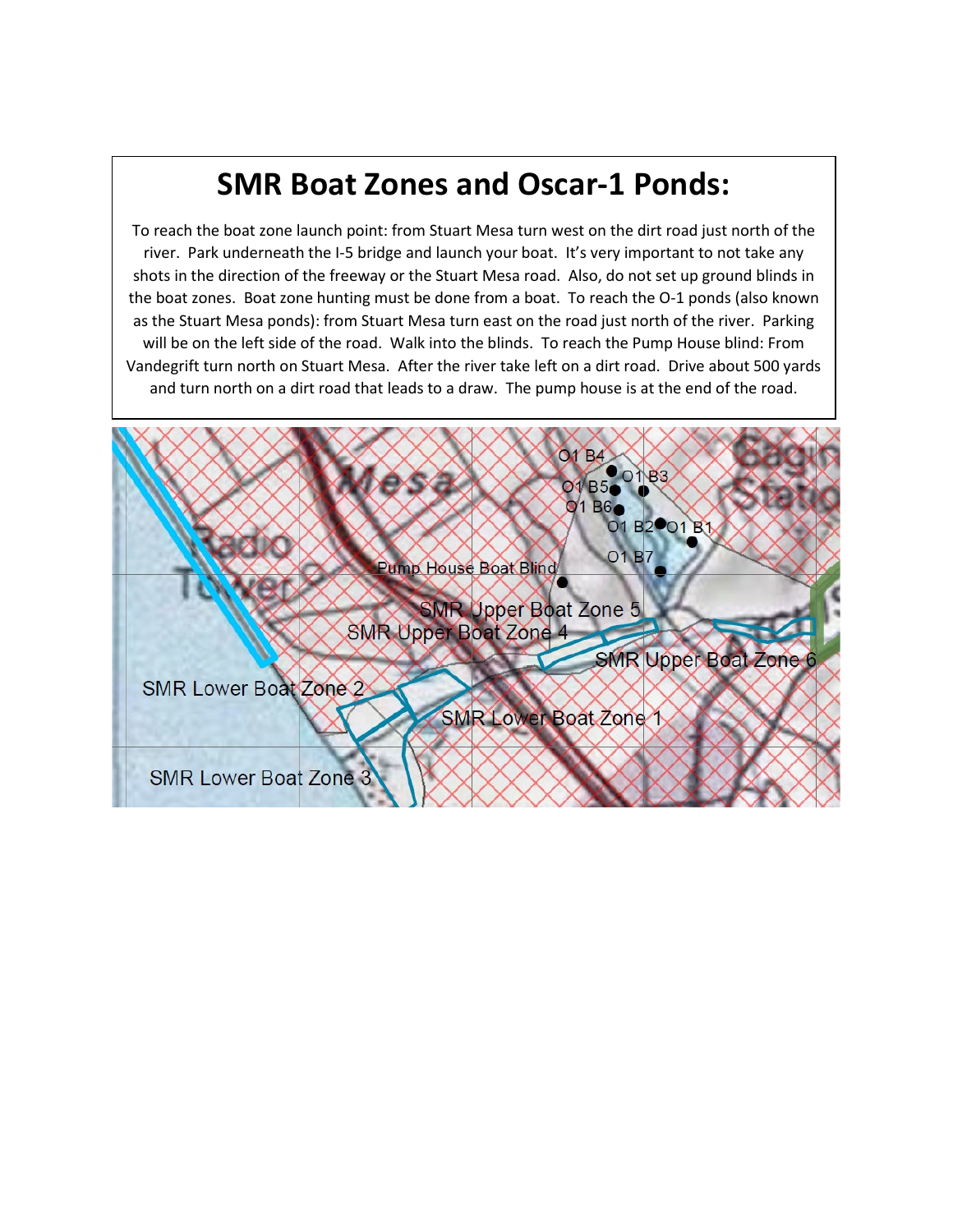## **Mike Ponds:**

The Mike ponds are reached from Vandegrift road (shown as the west boundary of Mike on this map) just south of the 22 area. To Mike Pond North: turn east on the first dirt just south of the 22 area. Drive east on this canyon road about 1.5 miles. To Mike Pound South: drive to Mike Pond N and turn right on the dirt road immediately after the pond. Drive south about 1 mile.

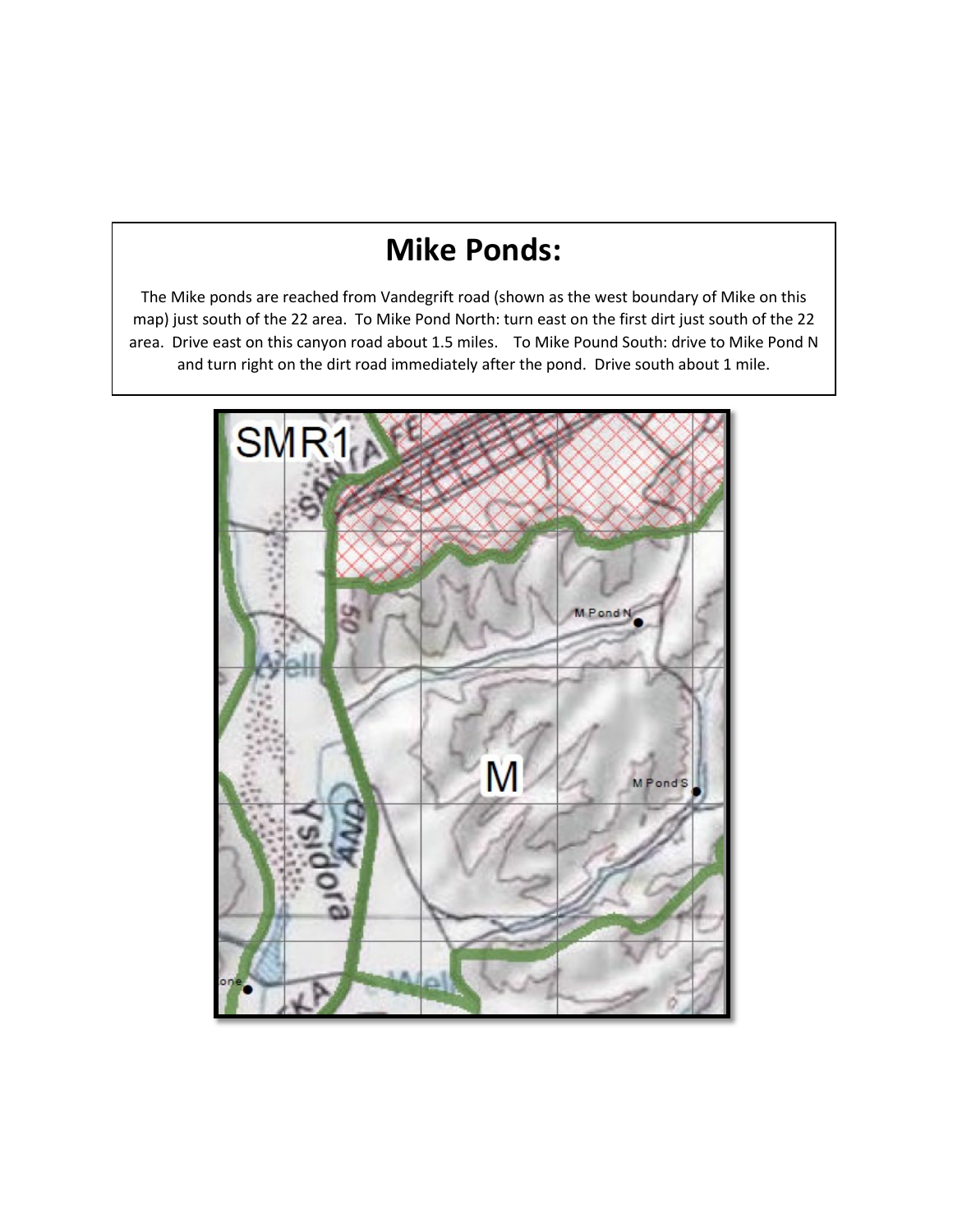#### **Lima Ponds:**

Lima West Pond is near the golf course. Turn on the golf course road and travel south for about 1.5 miles. Turn left on a dirt road and travel about a half mile. Lima East Pond is near the San Luis Rey gate. From Vandegrift, turn west on a dirt road just north of the SLR gate. Travel about a few hundred yards. The boat is parked next to the blind. The blind is small and fits two. The third person should use the boat to hunt the northern part of the pond.